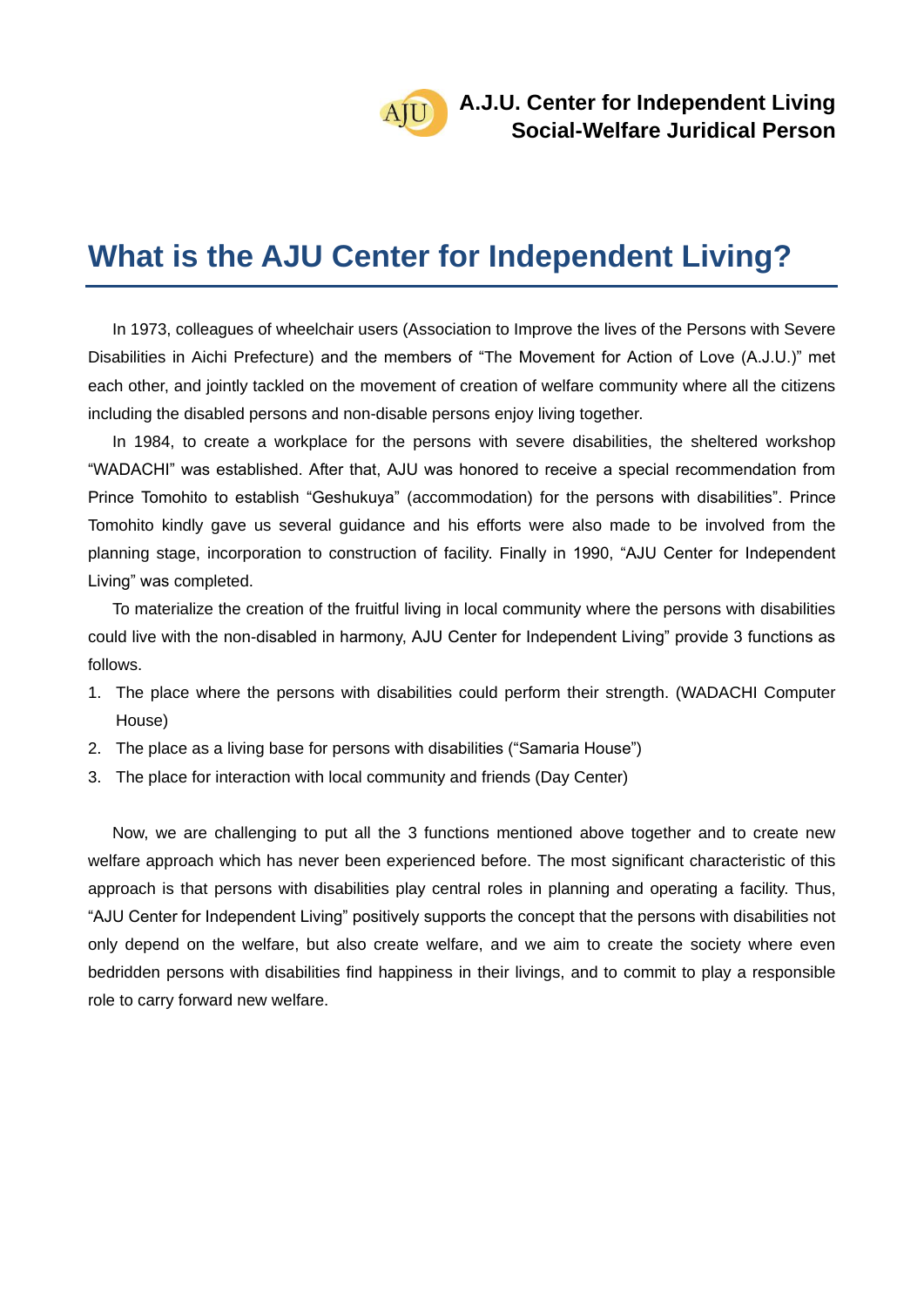# **History**

| <b>Date</b> | <b>Events</b>                                                                             |
|-------------|-------------------------------------------------------------------------------------------|
| Sep. 1973   | Formed "Association to improve the living of persons with severe disabilities in Aichi    |
|             | Prefecture"                                                                               |
| Mar. 1975   | Established "Wheelchair Center"                                                           |
| Oct. 1984   | Established "WADACHI Sheltered Workshop"                                                  |
| Apr. 1990   | Established "AJU Center for Independent Living"                                           |
|             | (Accommodation "Day Center WADACHI C.H.")                                                 |
| Apr. 1993   | Established "Nagoya MAC PETE House"                                                       |
| Oct. 1993   | Started "Independent Support Program"                                                     |
| Apr. 1997   | Established "Peer Nagoya" (Small-scale sheltered workshop)                                |
| Jul.1997    | Established AJU Independent Living Information Center                                     |
| Apr. 2000   | Established "Helper Station HOKATTO KEN"                                                  |
| Apr. 2002   | Established Community Living Support Center for the Persons with Disabilities in          |
|             | Showa-ku                                                                                  |
| Apr. 2003   | Established "Helper Station My Life"                                                      |
| May 2004    | Established "Helper Station My Life West"                                                 |
| Oct. 2004   | Established a vocational training center for persons with intellectual disabilities "Peer |
|             | Nagoya"                                                                                   |
| Apr. 2007   | Entrusted an independence experience program for persons with physical disabilities       |
|             | by Nagoya City Government                                                                 |
| Aug. 2008   | Established "Helper Station My Life KARIYA"                                               |
| Oct. 2008   | Entrusted a model project for community independence experience by Aichi Prefecture       |
| Oct. 2010   | Established "My Life IWAKURA"                                                             |

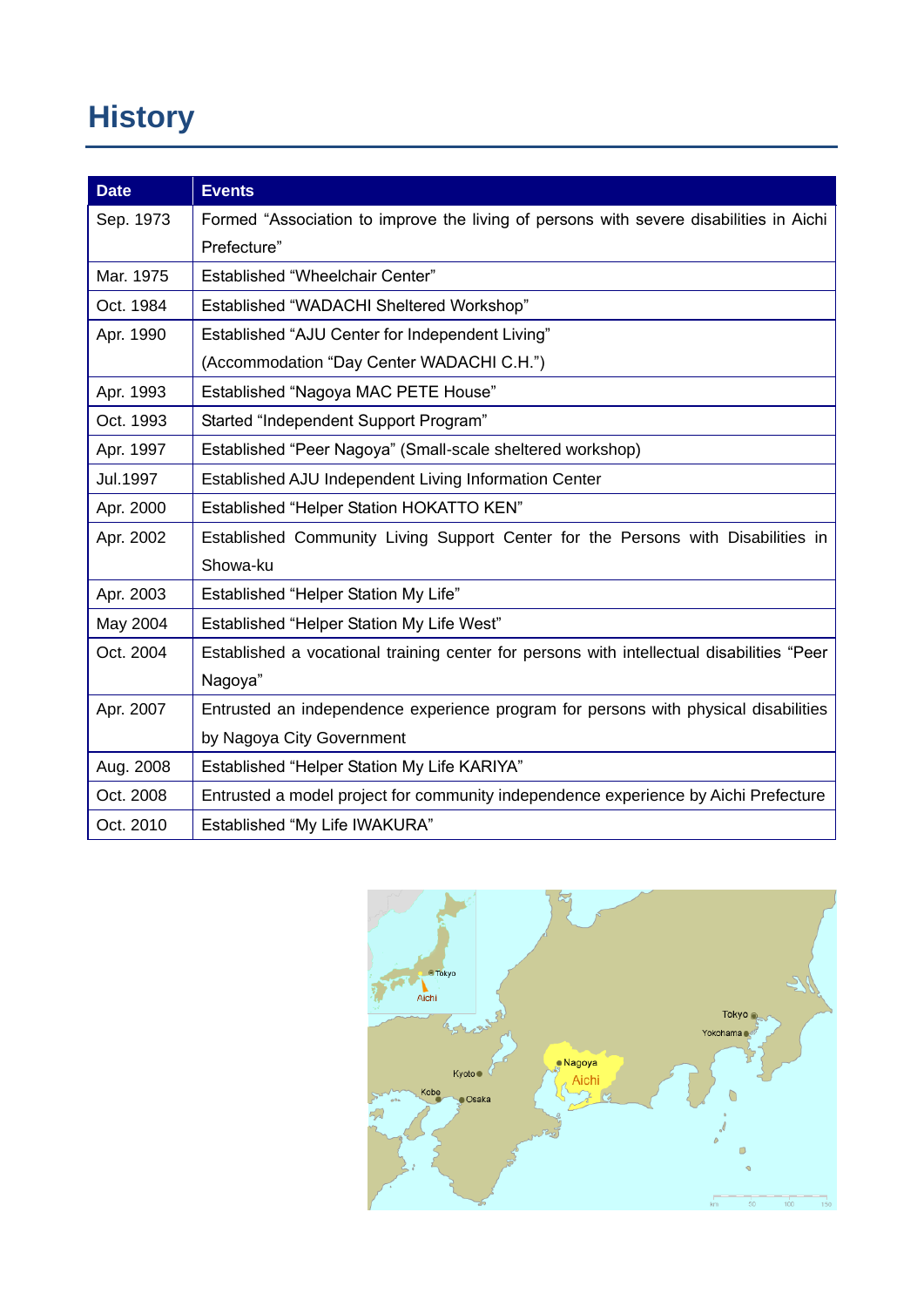### **Samaria House**

#### **♦Accommodation called "Geshukuya"**

Samarina House is a residence for persons with disabilities to materialize their proactive living as individual adults and not like leading passive livings under the protection of their families and workers of institutions by reason of being persons with disabilities.

We aim to train persons with disabilities to be able to live in the community by gaining various living and social experience for 4 year period.

Since we opened our home, nearly 80 persons with severe disabilities left our home and started their independent livings in their local community.

#### **♦Day Center (Living assistance)**

Day Center is a meeting place with the concepts of "People, Goods and Chances". "People" encounter someone other than their families, and develop their human relations. "Goods" means that welfare devices are introduced to expand their range of livings, and "Chances" is to introduce various opportunities and create their possibilities. Center offers satisfactory programs by which persons with disabilities could feel happy about their living even though their disabilities are severe, and they could try experiences which they never had before or at home.

#### **♦Independent Living Experience Room**

This is a place where persons with disabilities who live in institutions or with parents and families can experience different living from which they had in the past. They try their dreams and hopes, and can always have extraordinary time and lives with fun. This room is also a trial space of independent living for a brief period by the persons with disabilities who are worried to live on their own.

### **♦The disabled lecturer dispatch program (Workshop type support center of community activities)**

This center is a place where the persons with disabilities play active roles as lecturers in the fields of creation of welfare city, welfare learning and seminars and so on.

#### **♦Community Living Support Center for Persons with Disabilities in Showa-ku**

This support center was established as a consultation support body of welfare support for persons with disabilities by local government. The center supports the living of persons (children) with disabilities

and their families in the community, and promotes independent living and social participations of persons (children) with disabilities.

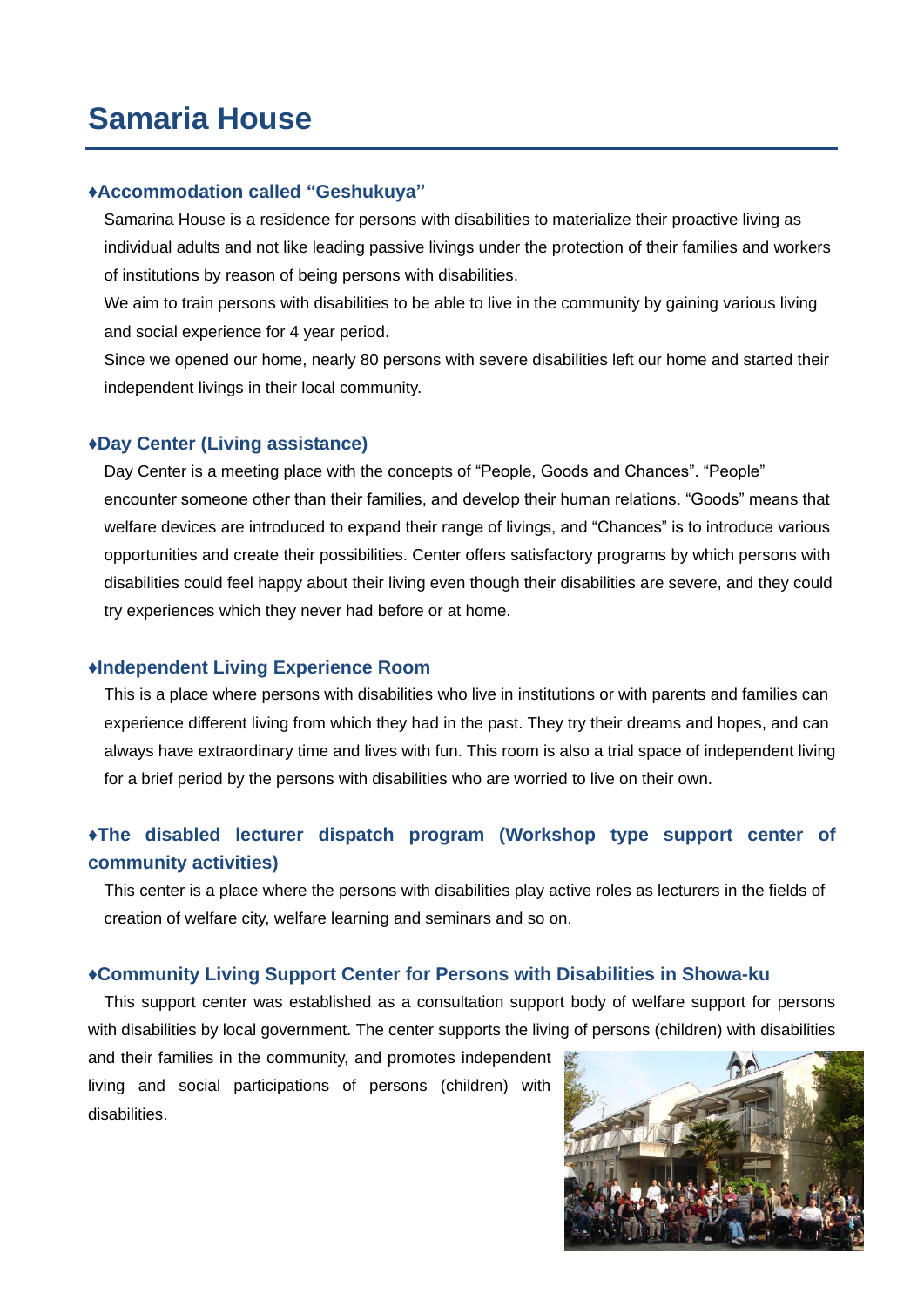### **WADACHI computer house**

#### **Work support center for persons with disabilities**

This is a place where persons with severe disabilities, mainly persons with quadriplegic impairment, can work by operating computers. 40 colleagues (staff) of persons with disabilities are currently working.

Wishes of persons with severe disabilities such as "a wish to become independent through labor activities" are fulfilled, and WADACHI computer house was established in October, 1984. The center was reformed to be a non-residential sheltered workshop in 1990, and since 2007, the contents of services have been transited to new system based on the Law for Supporting Independence of Persons with Disabilities.

The types of works includes; data input, process, website building, development of administrative systems, questionnaire planning · counting · analysis, consultation of administrative programs, audiotyping, DM representative dispatch, IT support for persons with disabilities, etc. We develop our business by capitalizing the viewpoints of persons with disabilities, and succeeded in participating in national projects such as accessibility check program of Chubu International Airport and Exposition of Global Harmony, etc.

Since 1996, we have achieved unprecedented success as a sheltered workshop such as yearly sales of 100 million Yen and average salary of 100,000 Yen for workers, and so on. It is also our characteristic that our workers with disabilities take their initiatives to be involved in our center operation.



## **Peer Nagoya**

#### **Non-residential sheltered workshop for persons with intellectual disabilities**

Since 2003, Peer Nagoya has taken over "Tajimi Monastery Winery", a historic winery in business for more than 70 years, operated by Catholic Tajimi Monastery. Now, we are cultivating grapes and selling wines. We are challenging to offer the traditional taste and aroma of 70 years to customers. It is our business strength as Peer Nagoya that we make an effective use of disability, and sell our welfare products and devices from the viewpoint of users with disabilities. We undertake mail order business for wine and welfare devices, etc., and persons with disabilities are working here as a real business oriented work place, not as protective employment workplace for the persons with disabilities. Wheelchair rental division provides consultation for persons with disabilities from the standpoint of welfare devices users in

the public long-term care insurance scheme, and offers those items for rental purpose. This business has started from a group called "Free Wheelchair Rental" which was formed by the wheelchair users in 1975, and more than 100,000 wheelchairs were rented since then.

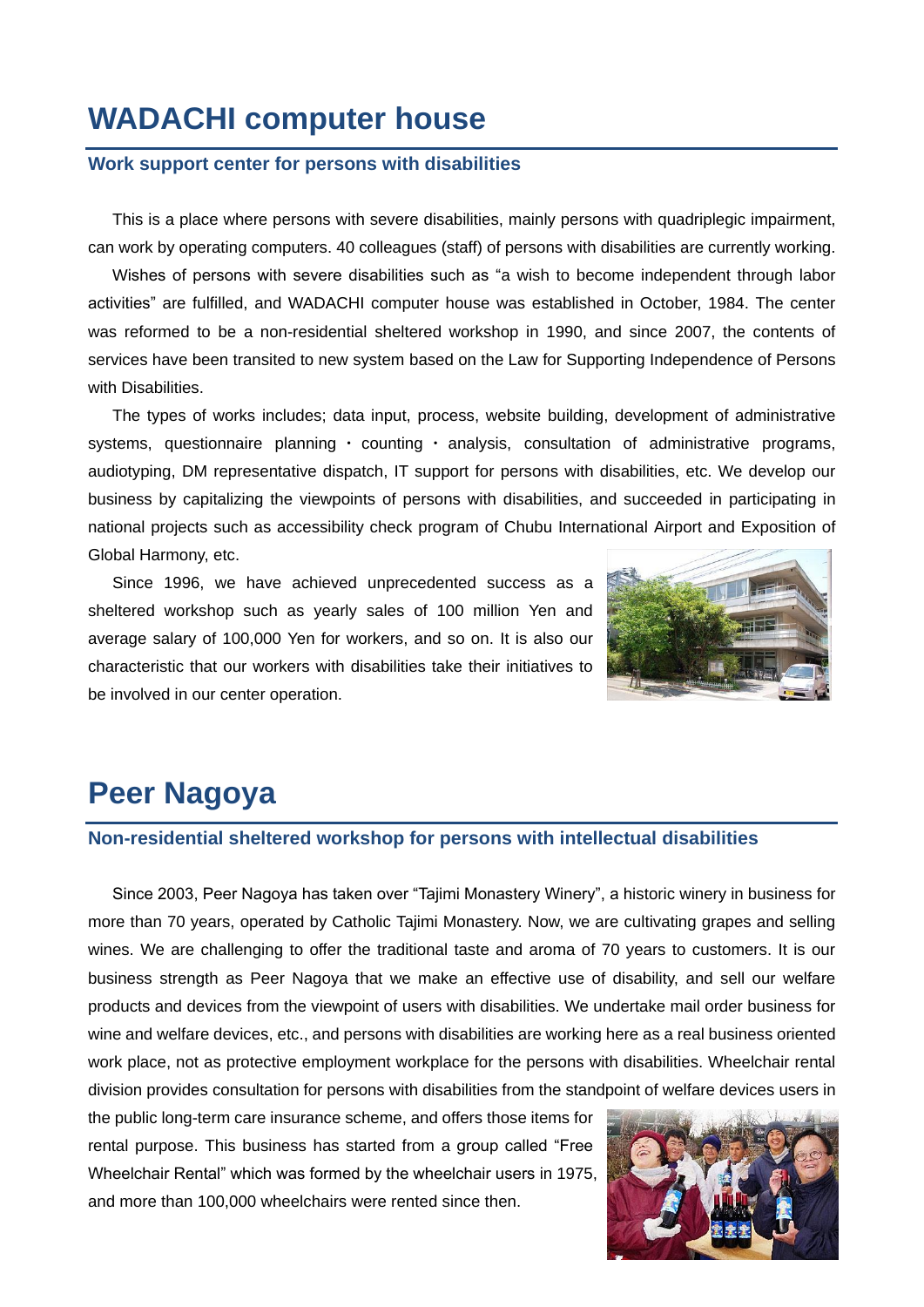## **HOKATTO KEN**

#### **Support center for home-based care/Helper-dispatch Station**

Please leave all matters related the public long-term care insurance to Hokatto Ken.

We provide various services from care plan services to the helper dispatch services based on the needs of elderly persons. In order to support elderly persons and their families who wish to live in their community as long as they can, we always value to listen to the own voices of elderly persons. Also, since we had been entrusted daily living independence support program by Aichi prefecture, we have made our efforts to support elderly persons with dementia to enable them to continue to live in their community by supporting elderly persons who do not have enough cognitional capacities for their welfare service utilization.

### **My Life**

#### **Helper-dispatch station for the persons with disabilities**

This helper-dispatch station for persons with disabilities puts an emphasis on a user's own decisions on what support to get, which will lead to his/her self-determination, self-choice and self-responsibility. We also support lives of persons with disabilities at home for 24 hours and 365 days on a round-the-clock basis. To materialize the living which many persons with severe disabilities wish, we try to enhance and improve the quality for our services as much as possible. Furthermore, to secure a stable care system, we conduct training seminars for home helper Grade 2 and home visit care workers as training program of personal assistants.

In May 2004, "My Life West", in August 2008, "My Life Kariya", and in October 2010, "My Life Iwakura" were established in a row, and we have played our role as a new hub for a wide range of age group in our community.